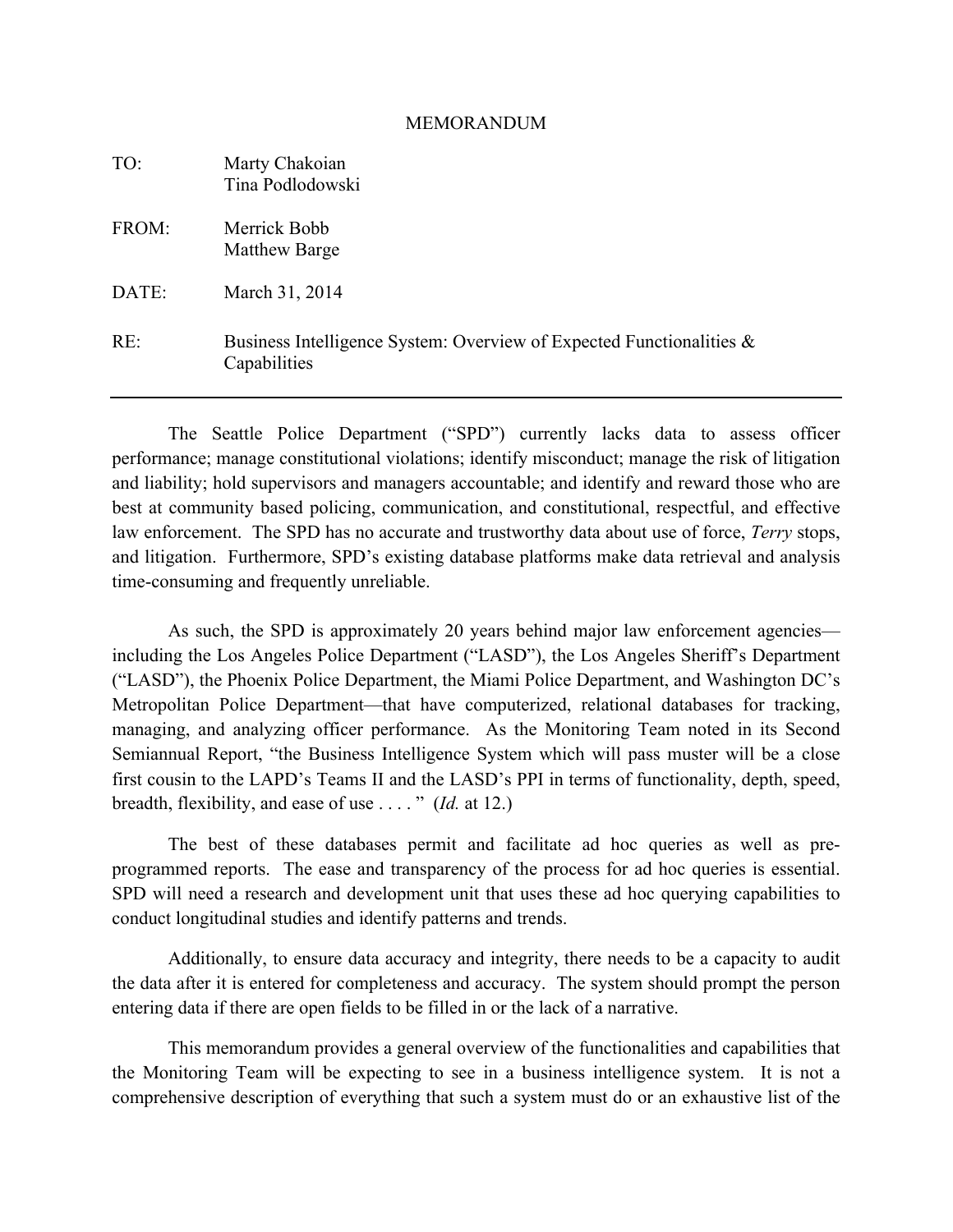information and data that must be collected. It is, however, an introduction to the major practices, processes, procedures and objectives that must be served by a comprehensive business intelligence system.

### **I. FUNCTIONALITY**

A robust business intelligence system must accommodate discrete user sets who will use the system differently and will, therefore, require some differing functionality. Specifically, SPD will rely on the business intelligence system to provide the following, broad functionalities:

• **Incident Reporting and Performance Data Tracking.** All officers will use the business intelligence system to report the occurrence of various incidents, including uses of force, stops and detentions, vehicle collisions, and the like. That is, officers will satisfy the Department's basic reporting requirements by entering data about the incident and providing (in almost all instances) a free-text narrative that describes the incident.

For other classes of performance data, such as tracking an officer's missed court appearances or training attended (or required training not attended), the business intelligence system must store (or otherwise access) that data in a manner that can be queried in real-time.

• **Incident Review.** For the average incident (such as a lower-level use of force or a stop of a citizen), the officer's Chain of Command (e.g., sergeant, lieutenant, captain) conduct the primary investigation and/or review of the incident. Accordingly, the business intelligence system must permit an officer's supervisors to review incidents and forward their reviews up the Chain.

For some incidents, including uses of force and traffic collisions, a review culminates in consideration of the incident by a centralized Board that convenes to consider the incident for rigor of the investigation below, consideration of officer discipline, and most importantly—to consider whether the incident has any prospective implications for training, practice, policy, or procedure.

Regardless of the review process required for specific incident types, the business intelligence system should allow immediate, comprehensive information about the status of a current review—who is reviewing it, how long each step in the chain of review has taken, and the like.

• **Administrative Investigations.** Currently, SPD uses two specialty groups to conduct internal, administrative investigations of incidents.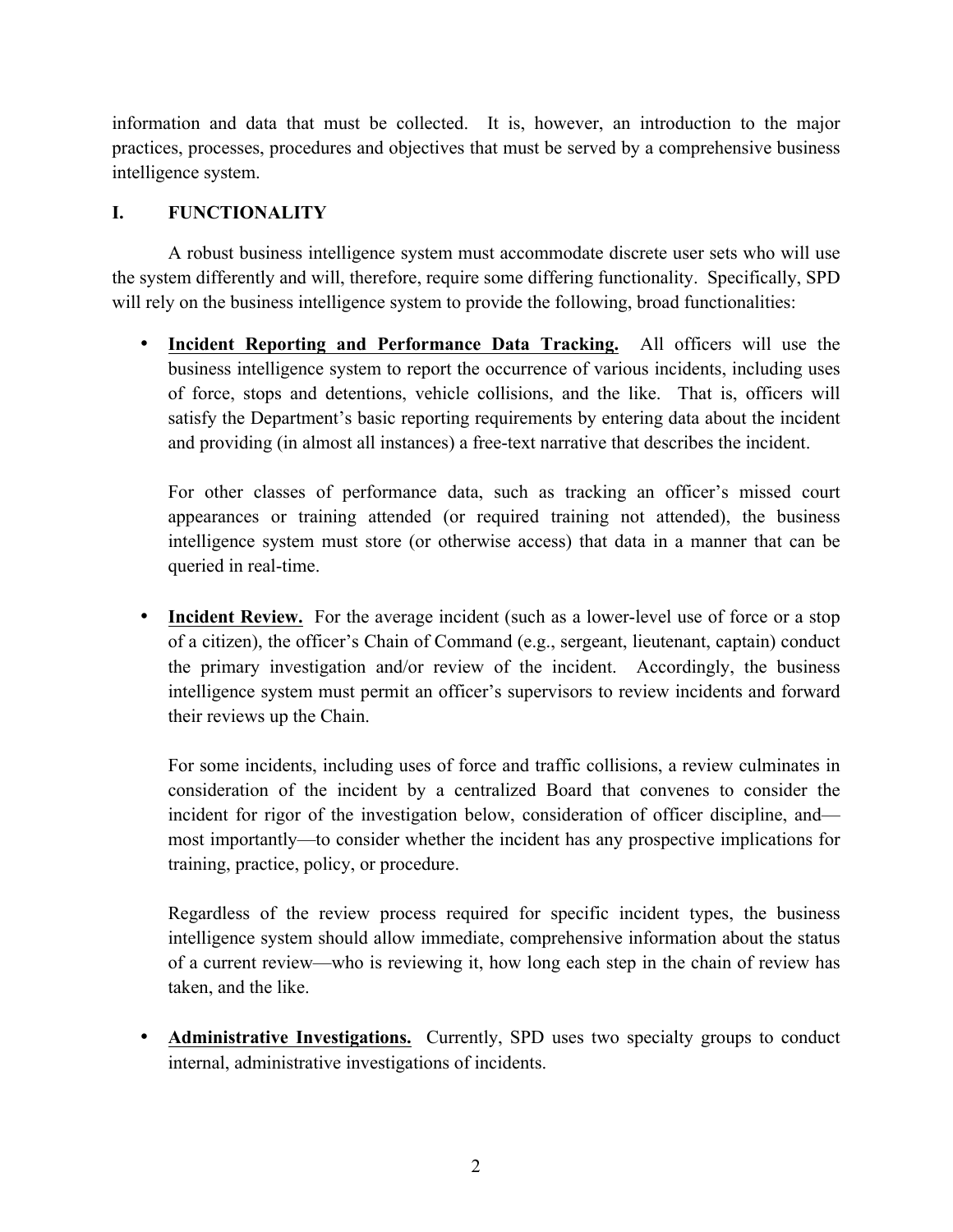The first is the Office of Professional Accountability ("OPA"), which conducts investigations of alleged officer misconduct. An incident can be referred to OPA by any officer at any time. For example, if an officer reports a use of force incident and a sergeant, subsequently reviewing the incident, believes that the facts suggest possible officer misconduct, that sergeant will refer the incident to OPA for investigation, review, and ultimate adjudication.

The second is the Force Investigation Team ("FIT"). The FIT team—a specialized, highly trained investigative section—investigates "serious" uses of force, including Type III incidents and officer-involved shootings. (They may investigate Type II incidents if sergeants or others within the Chain of Command so request.) Thus, for lower-level uses of force (Type I and Type II incidents), a sergeant conducts an investigation of the force. For higher-level uses of force (Type III and officer-involved shooting incidents), the FIT team investigates.

Both OPA and FIT are likely to use the business intelligence system as a case management platform. (Currently, OPA and FIT are both transitioning their case management platforms from SPD legacy platforms to IAPro, the interim database solution.) Accordingly, the business intelligence system should allow OPA and FIT to either manage investigations within the system or allow for seamless integration with any alternative platforms that they may use (e.g., IAPro). The Monitoring Team believes that SPD may be better served over the long-term by having a case management platform built into the end-product business intelligence system.

• **Early Intervention** (also referred to as "Performance Mentoring"). Law enforcement agencies nationwide use so-called "early intervention" or "early warning" systems to identify performance trends among officers that may warrant supervisor review, behavioral intervention, mentoring, specialized training or re-training, and the like. The idea is for the Department to identify and assist officers with less optimal performance trends and intervene appropriately to prevent future occurrences of problematic behavior or performance.

SPD's Performance Mentoring Program, which is what it calls its early intervention policy, was recently approved. It is attached as Exhibit A.

One provision provides specific threshold levels of activity across defined indicator criteria that, upon an officer meeting those levels, sets the occasion for a performance mentoring assessment. For instance, with respect to vehicle pursuits, an officer having engaged in two (2) vehicle pursuits with a rolling, 24-month period will "trigger" a performance mentoring assessment.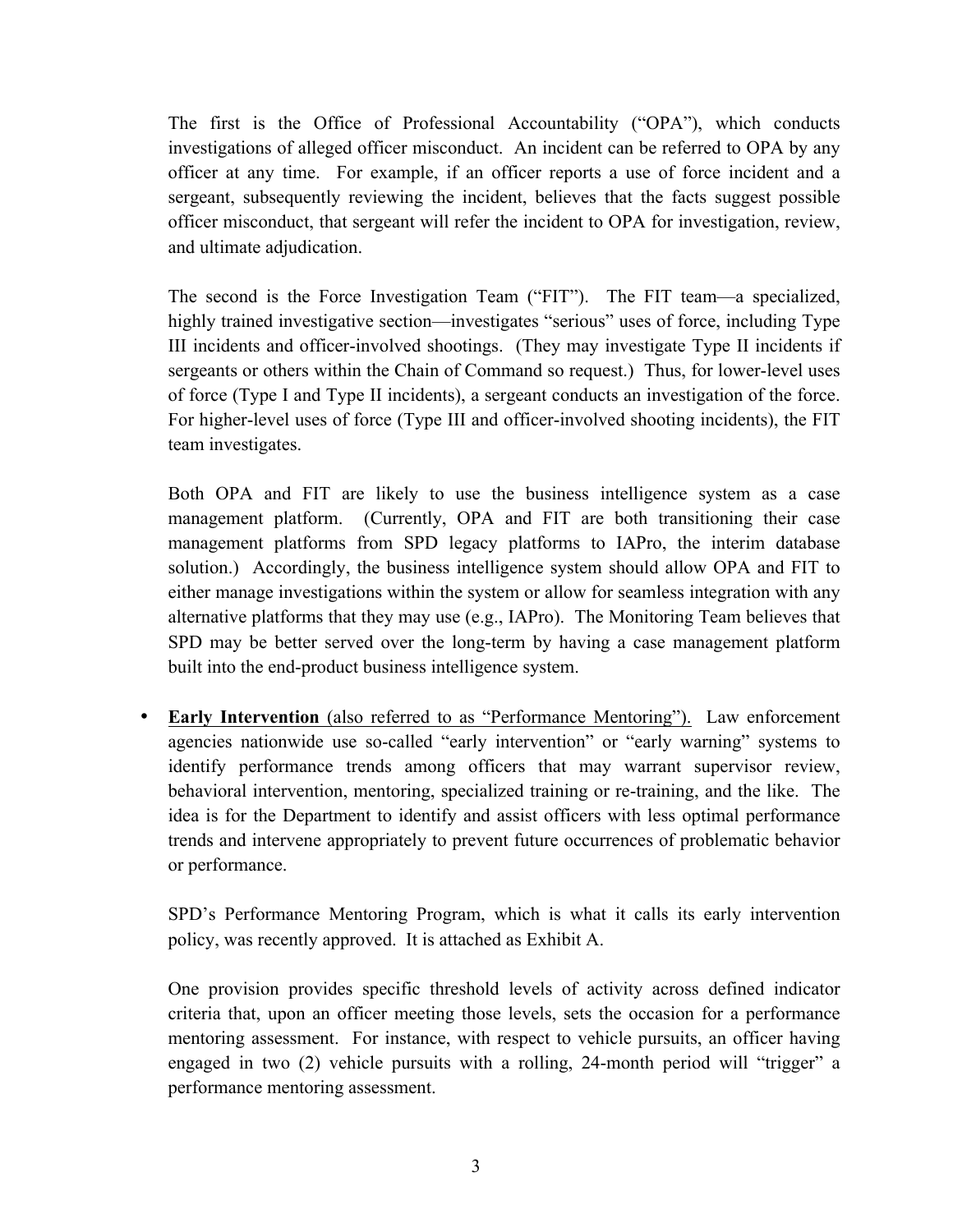Categories of data that serve as "indicator criteria," for which the policy also defines threshold levels of activity that will trigger a performance assessment, include: uses of force; vehicle collisions; receipt of OPA complaints (e.g., complaints of officer misconduct); receipt of Equal Employment Opportunity ("EEO") complaints (e.g., employment-related complaints such as sexual harassment or discrimination); being named in actions, claims, or lawsuits against the City; vehicle pursuits; unexcused failures to appear in mandatory training; K9 apprehension/bite ratios; and officerinvolved shootings. Accordingly, the business intelligence system must be able to rigorously track of these classes of data.

The performance mentoring assessment involves a comprehensive review of performance data across the universe of performance that the business intelligence system tracks. That is, meeting a threshold of behavior in one area "triggers" a comprehensive review of an officer's performance data. Accordingly, the business intelligence system must provide command staff with the ability to easily query a summary of the officer's performance data across his or her career.

It should also be noted that SPD's policy requires that sergeants and commanders review the performance mentoring criteria thresholds of employees that they supervise at least monthly. Again, the business intelligence must, therefore, allow officers to quickly retrieve an officer's performance summary—a report that must be configured to provide officers with clear, accurate information in an easily understandable format.

• **Data-Driven Management and Data Analytics.** The Monitor's Second Semiannual Report observed:

> The active use of data and statistical analysis has improved the way that police conduct law enforcement and measure performance trends. Indeed, the days of police management needing to rely on hunches or gut intuition alone . . . are over . . . . Modern policing is, in short, a scientific and datadriven enterprise . . . . [T]oday's business intelligence systems permit tremendous amounts of data to be retained, sorted, and mined for research, insight, and a more comprehensive picture of officer performance, department-wide practices, and both systemic and officer-specific trends.

(*Id.* at 6.)

Thus, a business intelligence system must allow for command staff as well as a dedicated data analytics group within SPD to conduct real-time, in-depth analyses of officer performance. The Department must be able to use the system to proactively and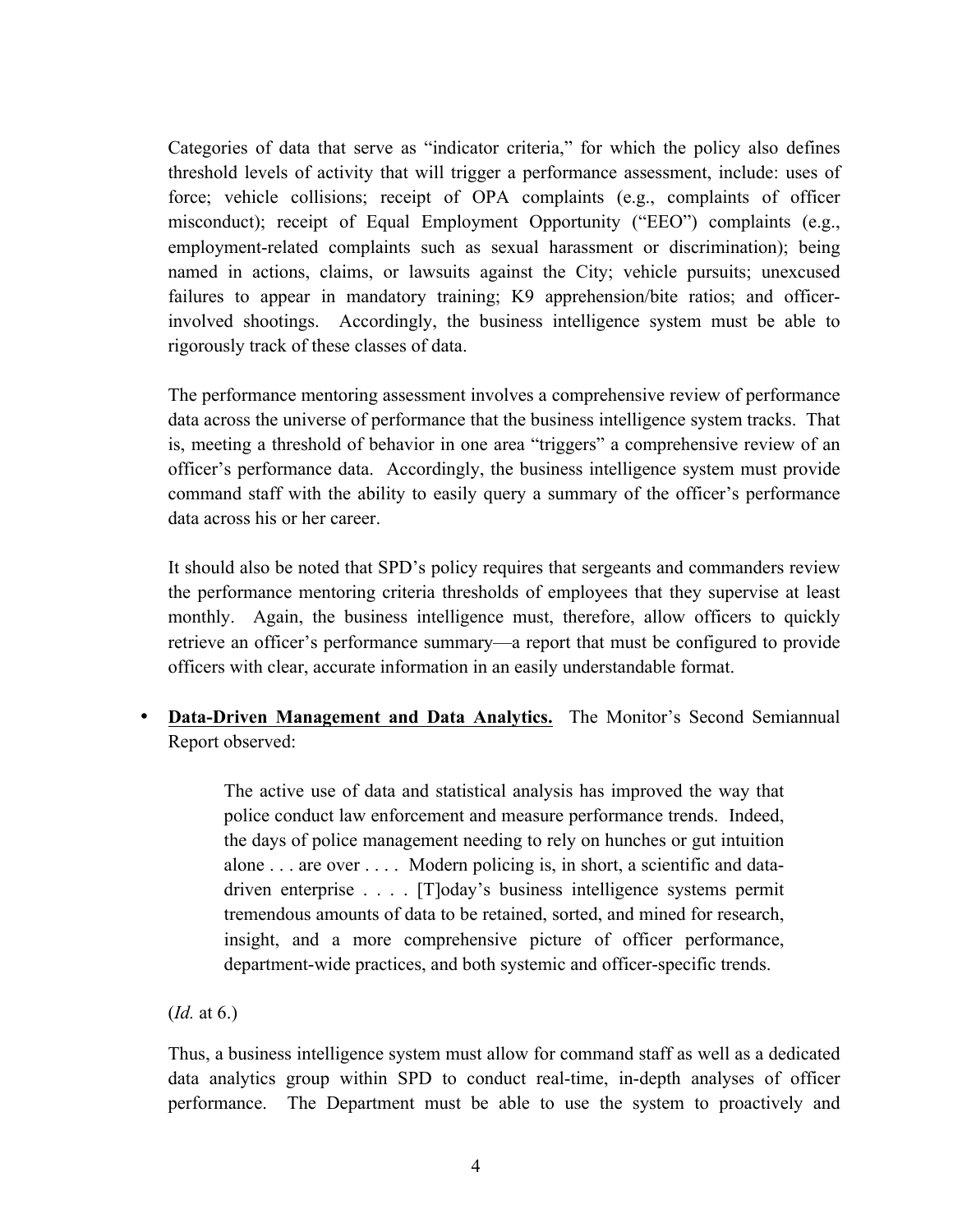affirmatively manage the risk of unconstitutional, biased, or otherwise problematic performance.

### **II. SPECIFIC CAPABILITIES**

The Monitoring Team's recommends that a business intelligence system include the following elements or "modules":

#### **A. Use of Force**

The SPD divides force into Types I, II, and III, with Type I uses of force constituting the deployment of less serious, severe, or injurious force and Type II constituting more serious, severe, or injurious force. (Officer-involved shootings are a separate, fourth category.) By SPD policy, a use of force module should record every reportable instance when an SPD officer uses more force than unresisted handcuffing. The data should be reported uniformly.

Basic information may be recorded via "checkboxes" or selecting an appropriate response from a drop-down "pick list." For example, on the Department's current use of force reporting form—which officers must complete following the use of force at any level—officers are asked to select a "reason for [the] use of force." Options that they can select include: arrest, defense of others, defense of self, non-compliance, protection of property, or response to disturbance/trespass. Attached as Exhibit B are the use of force reporting forms to be used by the SPD in its stopgap database, IAPro. Attached as Exhibit C are the SPD policies governing the reporting and review of use of force incidents.

The module must also allow for officers to write and include a free-text incident narrative. The narratives should explore all key decisions made by an officer from the time of dispatch or self-initiated activity until the suspect against whom force was used is booked, given medical attention, or let go. The officers should explore why alternatives to force—deescalation, calling for backup, summing persons skilled in crisis intervention, stepping back were not reasonable in the circumstances. The business intelligence system should be capable of converting to text all narrative portions of the use of force form.

The Monitoring Team favors officer-based entry of use of force, and other incidents, into the business intelligence system so that responses to questions and data entered reflects the officer's perspective, which is the appropriate perspective within Fourth Amendment jurisprudence. Thus, in the interim IAPro system, officers themselves will enter information (through a web-based interface that feeds data into the flagship IAPro software solution) about use of force incidents. In the context of the business intelligence system, decisions will likewise need to be made about whether officers will enter data themselves in the field into the system or, instead, will send information to a central location for inputting.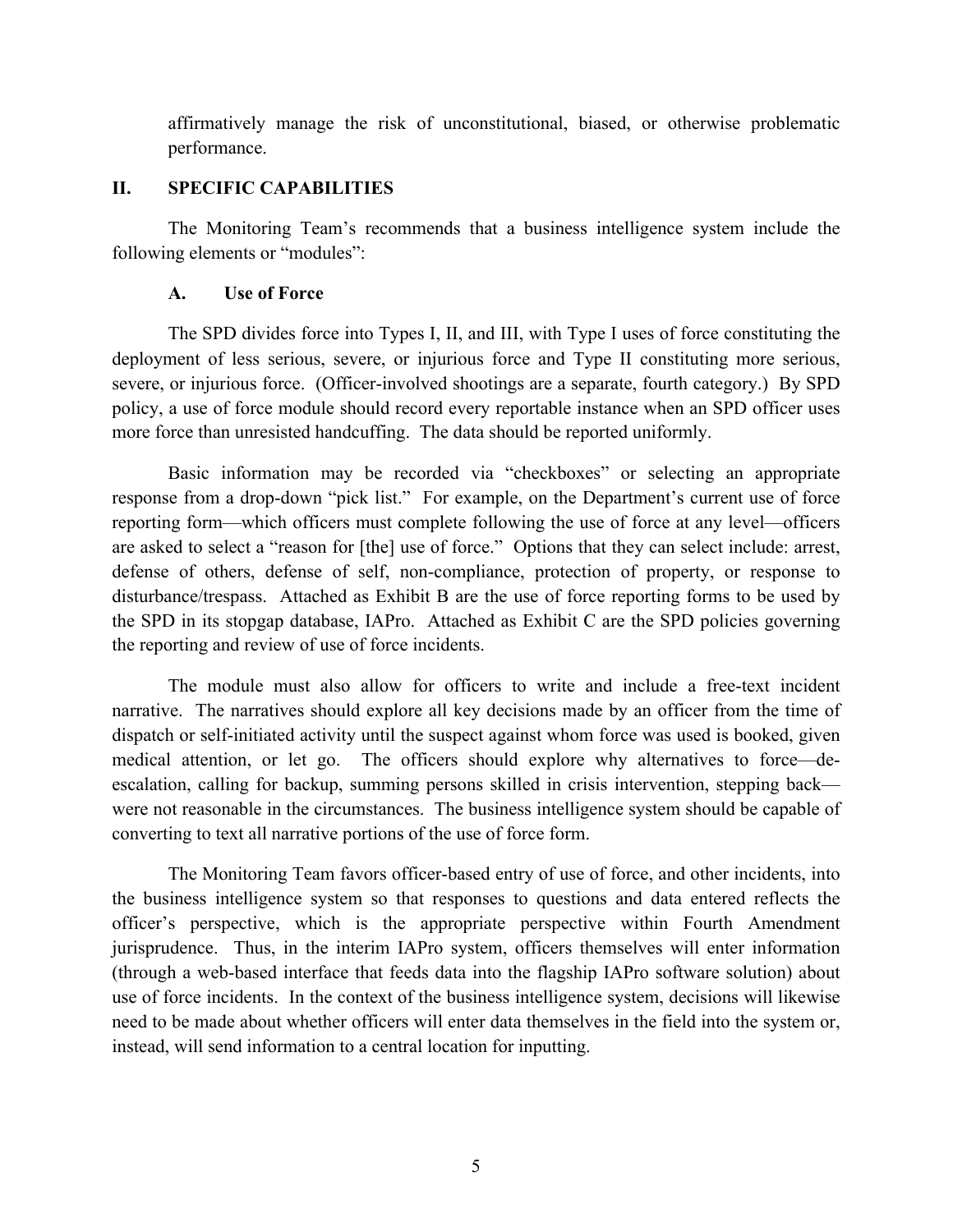The data retention and governance policies applied to the business intelligence system must permit that records are maintained for the entire career of the officer in question plus five or more years so as to be available to subsequent employers.

The business intelligence system must provide the ability for the chain of command to review use of force incidents and the Department's Use of Force Review Board ("UOFRB") the central hub of review, learning, and change when it comes to department practice, policy, and procedure—to conduct comprehensive assessments of such incidents. Accordingly, the system must provide the ability for investigators to attach documents, audio, and video; to track investigative actions and progress; and to access performance records (such as with respect to training) on involved and witness officers.

By way of just a few examples of the analytical functionality that the business intelligence system should have with respect to use of force, the database should permit a qualified user to sort by an officer's name or badge number and collect, for example, all reported use of a Taser. The user could ask for all uses of pepper spray between midnight and 6 AM in X sector of Y precinct from July through October of a given year. One could sort and rank all gang enforcement officers by numbers of uses of force by precinct. One could determine every instance in which an African-American officer used force on a white subject and each instance were a white officer use force on an African-American suspect. The qualified user should be able to compare like officers in like assignments to determine variances in use of force patterns.

Likewise, the module should attach the use of force package produced in each case, including the investigator's file as well as reviews up the chain of command.

#### **B. Officer-Involved Shootings, In-Custody Deaths, or Other Fatal Incidents**

It is best practice to have a separate module for officer-involved shootings, and there should be a separate module for inputting relevant information about them. Attached as Exhibit D is a model of a paper-based form that reflects the classes of information and analysis of an officer-involved shooting that should be captured and conducted. It should be noted that an officer-involved shooting is a use of force, and the officer-involved shooting modules should be able to interface directly with the use of force module such that summary statistics about an officer's, precinct's, or the Department's overall uses of force reflect and include such shootings. Despite this need, utilizing a separate module for shootings will likely allow for a more finely tuned and customized inquiry.

#### **C. Complaints**

The business intelligence system should track all complaints of possible policy violations, criminal activity, or other misconduct by SPD personnel from the newest police officer to the Chief of Police, regardless whether the complaints are from the general public or from inside the department. All litigation and all claims should be considered complaints and investigated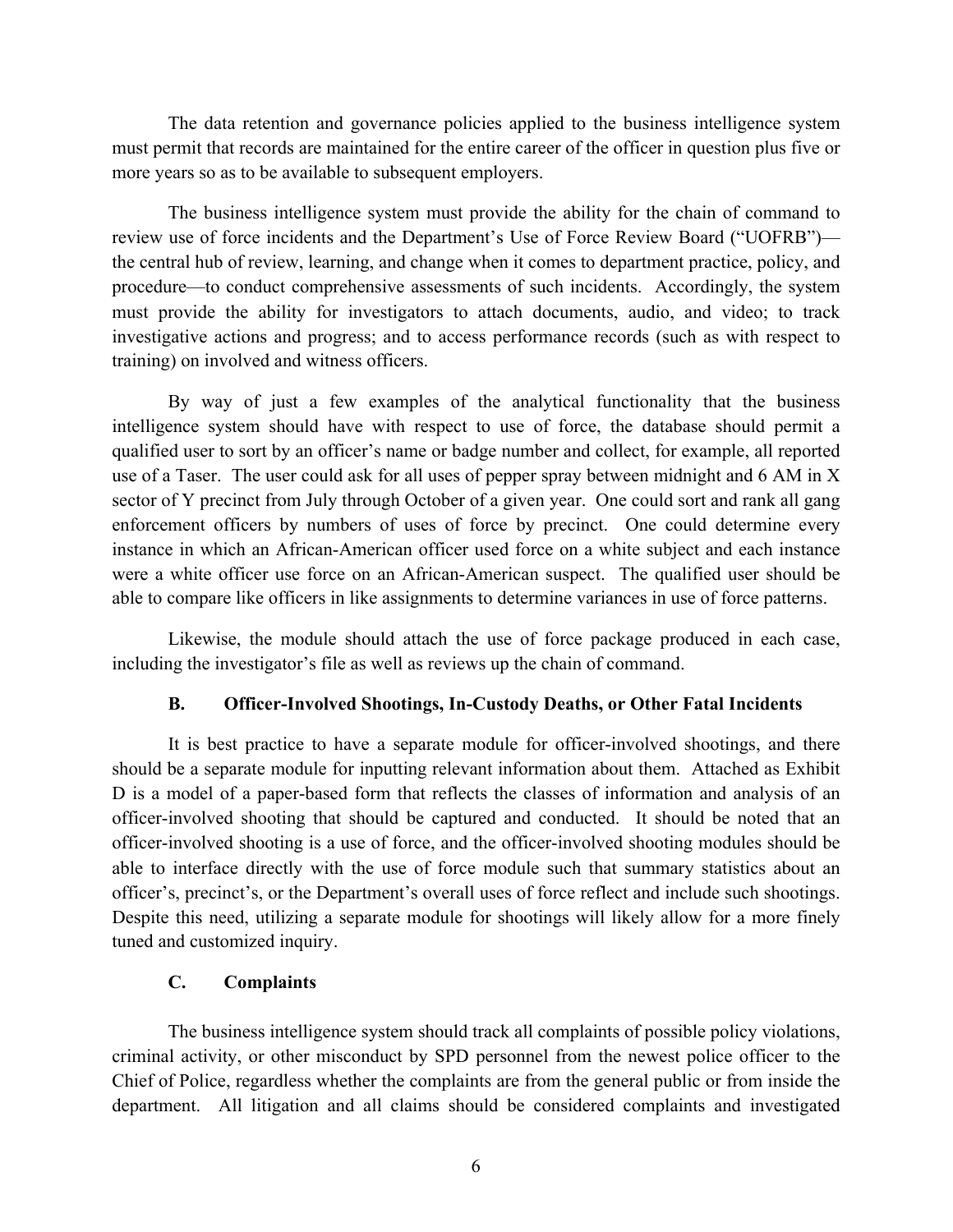internally. The OPA should have the ability to open an investigation of any possible misconduct that comes to its attention or by being proactive.

The guiding principle on public and internal complaints of officer misconduct is that the Constitution guarantees the public the right to petition the government for redress of grievances. It is a fundamental right and one of the hallmarks of a free, open, and democratic society. It channels public dissatisfaction and anger into constructive pathways leading to investigation, resolution, and, if called for, correction or remediation. Law enforcement agencies are an arm of government. The right to petition law enforcement by filing complaints should be untrammeled, and impediments should not be strewn in the path of complainants.

Accordingly, the widest possible net should be thrown open at intake to receive all complaints from all possible sources of complaint. While the procedures for investigation and resolution of these complaints may differ depending upon their nature, it is a recommended practice to take in all complaints. Moreover, complaints as a whole provide the law enforcement agency with insight as to how it is perceived by the public. Law enforcement is not doing its job if the public as a whole or in part believes the police are not effective, ethical, and respectful.

The complaints module should be based upon a form that captures all relevant facts, including the identification of the officer and of the complainant, contact information, witnesses, and a log of all investigative steps. Reminders should be built in to alert investigators and their supervisors, managers, and executives of deadlines for the review and resolution of complaints.

### **D. Litigation**

The SPD lacks data about litigation generated from its activity. A litigation module should track all open cases and all closed cases involving the SPD. On open cases, complete information as to all plaintiffs and all defendants should be recorded. Likewise, one should record the court number of the case, when it was opened, the status of the case updated regularly, the amount of the demand, and counsel's informed judgment about exposure. All counsel of record should be noted. The litigation record should also summarize all claims and causes of action and whether the underlying event was the subject of use of force review or a complaint. It should also note whether a given case is on appeal along with its case number and identification of the appellate court in which it is pending.

Closed cases should contain all the foregoing information along with the ultimate result, including whether the case was dismissed, abandoned, settled, tried or appealed. If there was a settlement or judgment, the dollar amount should be stated as well as legal fees generated or otherwise imputed. The litigation result should be compared to the use of force investigation or OPA investigations of the same incident to determine possible deficiencies.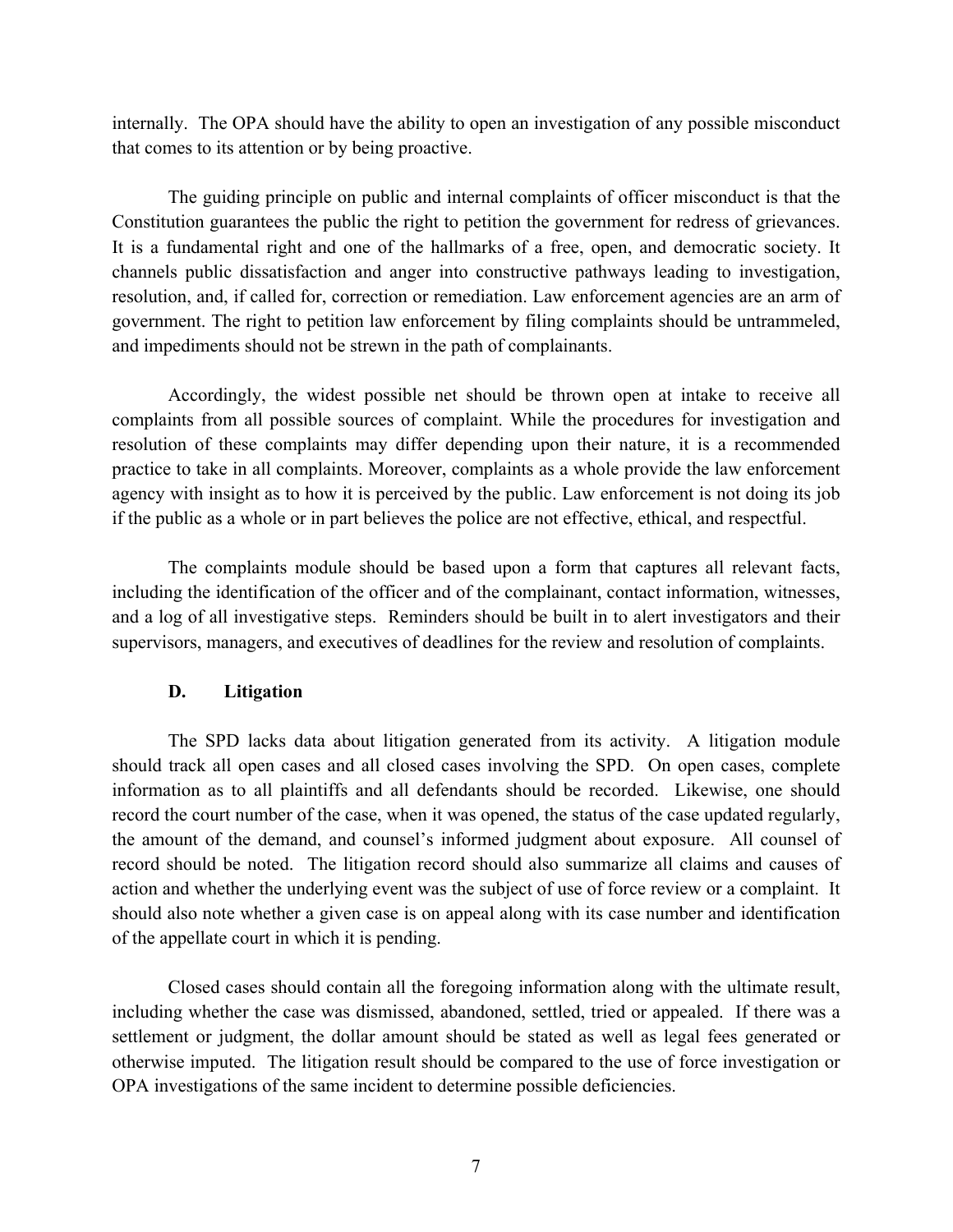The business intelligence system should be capable of identifying which individual officers generate the most litigation, complaints, and claims. The litigation module should also track discovery requests and relevant dates.

### **E. Administrative Investigations**

As noted above, the business intelligence system should track all administrative investigations of possible employee misconduct, including all FIT administrative investigations as well as OPA investigations. All the claims and charges should be listed on an employee by employee basis as well as the results of the investigation. If the investigation is sustained, the specific discipline initially recommended and ultimately imposed should be tracked.

Thus, in addition to assisting FIT and OPA in conducting investigations and managing cases, the incidence of administrative investigations and their outcomes must be part of individual officer's performance summaries so that the Department and its command staff can consider such investigations as a performance metric.

### **F. Criminal Investigations**

All criminal investigations should be tracked. For purposes of secrecy and privacy, the existence of a criminal investigation should be known only by the Chief of Police, the Assistant Chief of Compliance, the Director of OPA, and the unit commander and investigators specifically involved, assuming there is no conflict.

#### **G. Stops, Searches, and Arrests**

A *Terry* stop module should be able to track information about stops and detentions of civilians that includes:

- a. The date, time, and location of the stop;
- b. The name and serial numbers of all officers, from any agency, present at any time during the stop
- c. Whether there is any in car video/audio of the stop and if not, why not.
- d. the individual's apparent race/ethnicity (including Latino as a separate category), color, or national origin; gender; and apparent age;
- e. the reason for the stop, including a description of the facts creating reasonable suspicion and/or probable cause;
- f. the disposition of the stop, including whether a citation was issued or an arrest made of any individual;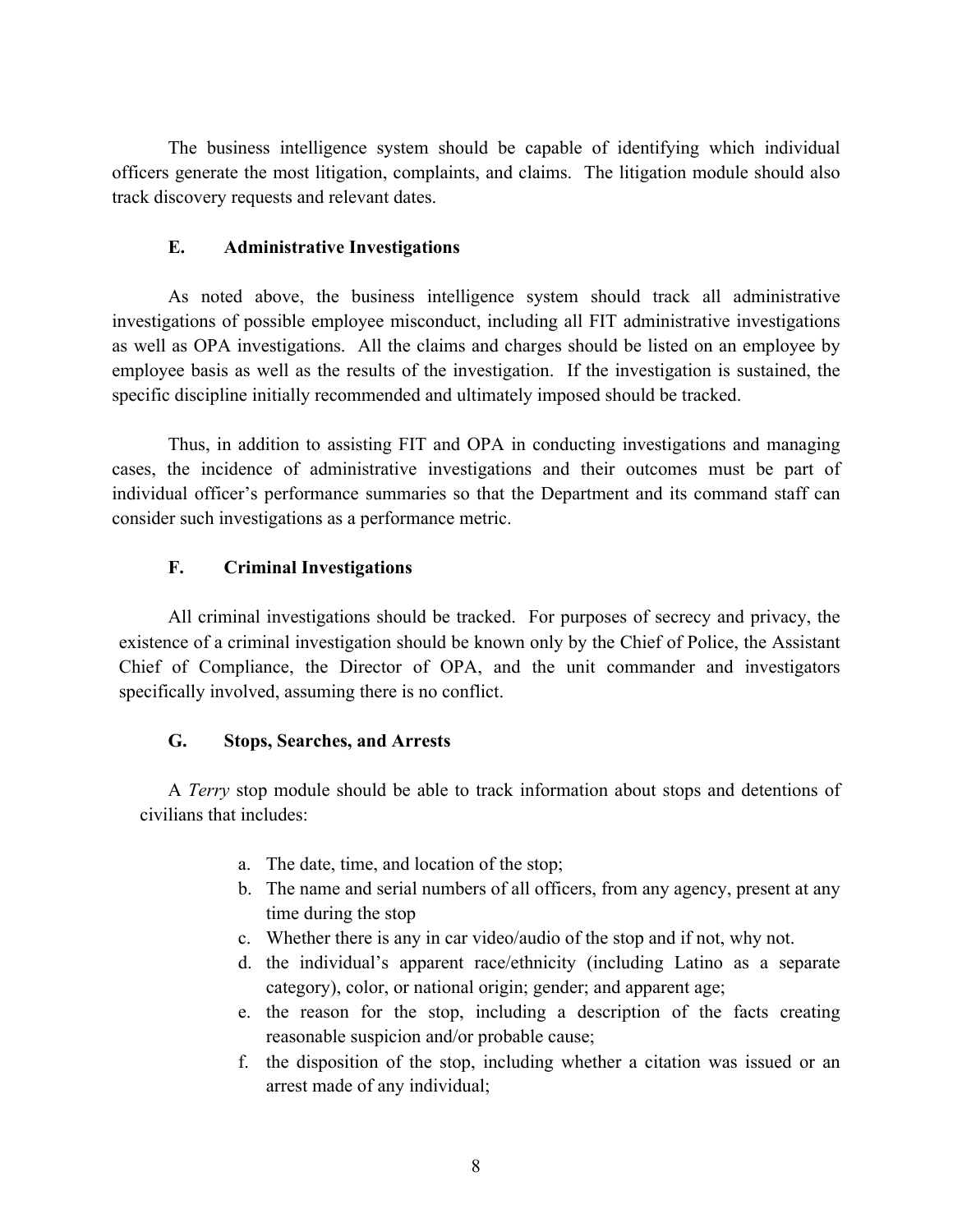- g. whether a frisk was conducted as a result of the stop, and if so, a description of the facts justifying the frisk
- h. the result of any frisk, including whether any physical evidence was seized, whether the search led to an arrest, and a description of the facts creating probable cause for the arrest.
- i. Whether a person was moved or transported from the location of the initial stop and if so, why.
- j. Whether the person stopped was specifically directed to assume any posture or position and if so, what posture or position and why.
- k. The duration of the stop and an explanation of the factors justifying the length of the stop.

Attached as Exhibit E, is a memorandum from Matthew Barge and Ian Warner setting forth parameters for use of stop data. (It should be noted that this "Data Analysis Plan" is preliminary only and subject to modification through mid-May 2014.)

# **H. Integrity Module**

The business intelligence system should collect data reflecting upon the integrity and honesty of police officers. It should capture any instance in which evidence is suppressed by a court because of constitutional violations. It should also capture any instance in which a trier of fact disbelieves the testimony of a police officer. It should contain a *Brady* list of police officers whose integrity has been successfully challenged. It should record all instances in which a "contempt of cop" charge is made by a police officer without any other crime being charged. "Contempt of cop" includes resisting arrest, obstruction, and battery on a police officer without injury.

# **I. Traffic Collisions**

Preventable traffic accidents by police officers result in substantial settlements or judgments. Accordingly, police departments frequently track traffic collisions and the identity of officers who are involved in them more than others. The business intelligence system should feature a mechanism for tracking traffic collisions and automobile accidents involving patrol cars.

# **J. Training**

Thorough and complete records of an officer's complete training history are vital to the Department's risk management strategy and should be collected by the business intelligence system.